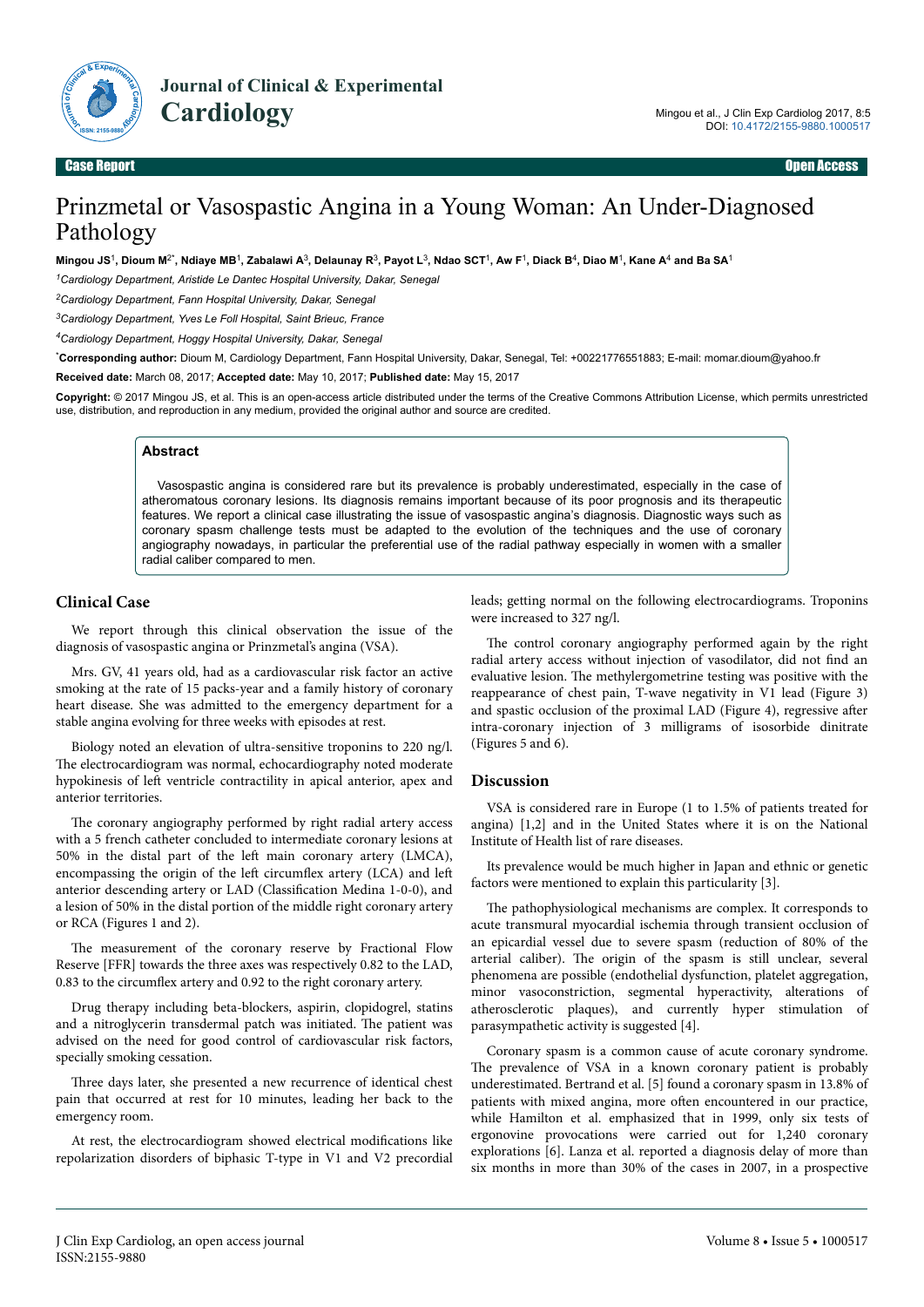series of 202 patients with VSA, and concluded that its diagnosis was too frequently neglected with a risk of cardiac events [2].



Figure 1: Intermediate lesion of the distal left anterior descending (LAD) artery.



Figure 2: Intermediate lesion of the middle right coronary artery (RCA).

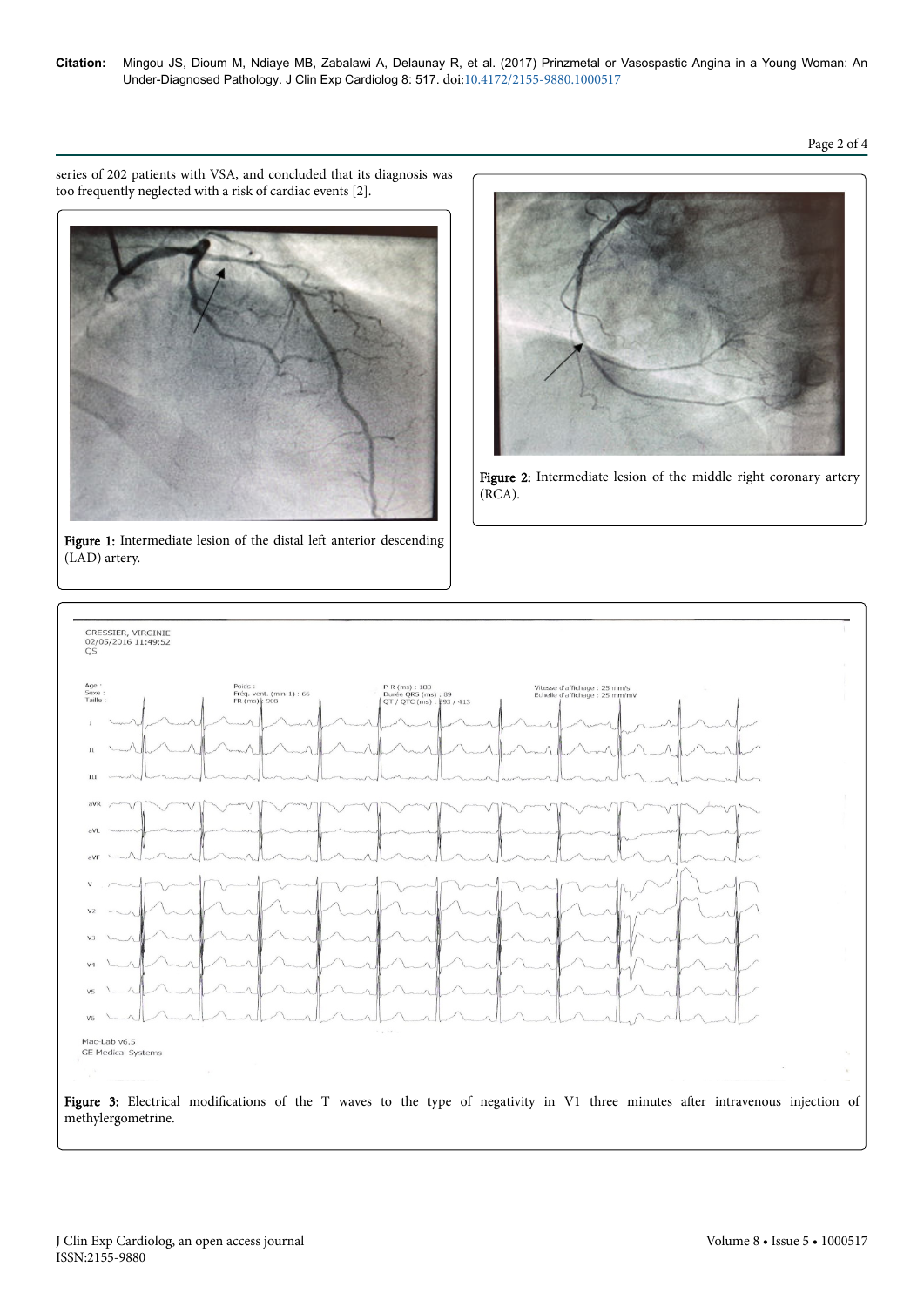

Figure 4: Subocclusion lesion of the left anterior descending artery after intravenous injection of isosorbide dinitrate.



Figure 5: Raising the spasm after intra-coronary injection of 3 milligrams of isosorbide dinitrate. Нe diagnosis of Prinzmetal angina was selected.



Figure 6: The beta-blocker treatment was stopped in favor of a calcium antagonist with anti-spastic aim associated with a nitrated derivate with a good clinical evolution.

Angiographic tests [7] have the advantage of documenting the physiopathological mechanism of VSA with a presentation comparable to spontaneous episodes [8] and to perform an intra-coronary injection of nitrated derivatives, allowing rapid treatment of the coronary spasm.

However, there is no clear correlation between the electrocardiographic signs observed and the angiographic data. Нe only angiographic differential diagnosis is the mechanical spasm at the end of the probe. The vasodilators have proved their effectiveness; they improve the prognosis in the short and long term. Нe refractory spasm in this patient was lifted by intra-coronary injection of vasodilators during the examination.

In 2011, the number of provocation tests of coronary artery spasm, all done by the femoral route, remains comparable or so 1.2% of coronary angiographies with 93% radial access. Нe preponderant use of that one is not the explanation of the rarity of these tests in our practices but contributes to it and poses several problems. Нe first explanation is the use of verapamil injected into the radial artery to prevent radial spasm while the use is to suspend the vasodilator treatments (calcium channel blockers and nitrated derivatives) 48 hours before the tests. However, we use a low dose of verapamil (2.5 mg) and its effect is local with little systemic effect [9]. The second explanation is the risk of radial spasm occurring in 5-13% of the diagnostic or interventional procedures despite the use of vasodilators injected into the radial artery [10], even more so in women who have a caliber of the radial artery of smaller size compared to men.

In our case, we preferred not to inject a vasodilator into the radial artery as not to distort the test.

Lee et al. [11] reported a series of 174 provocation tests by ergonovine intra-coronary by radial artery access with a 5 French catheter without the use of vasodilator.